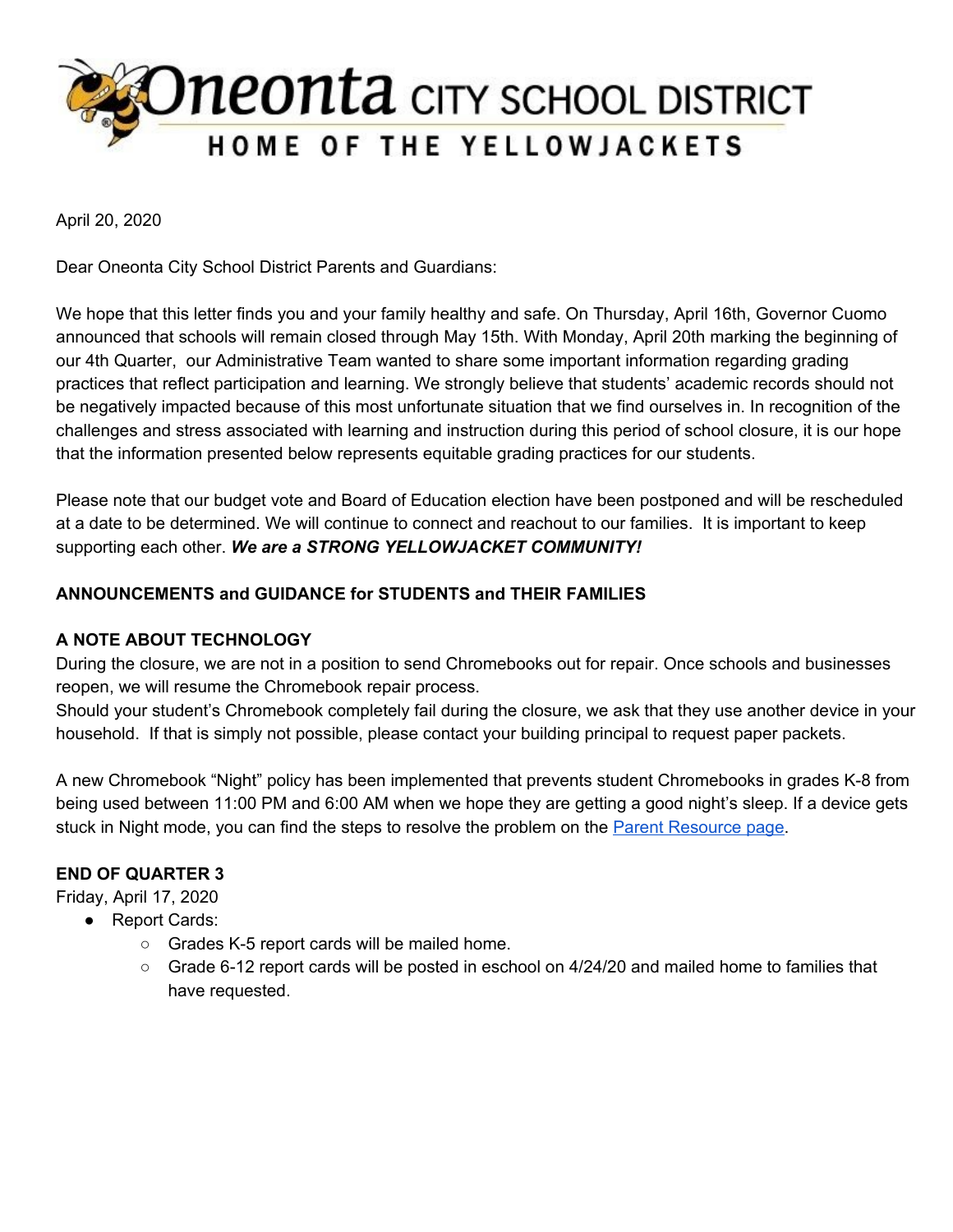

# **CONTINUITY OF LEARNING PLAN-QUARTER 4**

This document covers the following topics:

- Quarter 4 New Instruction
- Quarter 4 Grades
- Promotion and Final Averages
- Exemptions for Regents Exams
- REMINDERS

As we move into the 4th Quarter, schools are transitioning to new learning, and Oneonta City Schools will be no different.This document will provide important information concerning our collective effort to provide continued instruction to our students. As mentioned previously, we continue to recognize that this is a very difficult time filled with many uncertainties. We hope that this document will provide clear expectations to reduce the amount of stress you and our students may be experiencing.

# **QUARTER 4 NEW INSTRUCTION**

New instruction will occur for the 4th Quarter starting on 4/20/2020. We know that families and students have been doing their best to engage in the work that has already been made available, and as we move into this new learning, we ask that you *continue to do the best you can to participate.* We know this is easier for some than others, and all we ask is that you give it your best effort and try to stay in communication. Effort and student participation are so very important during this time of school closure. Staff will be monitoring both as we transition into and move through the 4th Quarter.

# **GRADES K-5**

What you can expect from teachers:

# **Content Delivery**

- **●** All K-5 teachers may post content daily or as frequently as possible or consistent with their traditional schedule to either Schoology or Google Classroom ideally no later than 8:30 a.m.
- All K-5 teachers should be available between 8:25 a.m. 3:05 p.m. every school day Monday through Friday to address student questions, concerns and offer support

# **GRADES 6-12**

What you can expect from teachers:

### **Content Delivery**

- **●** All 6-12 teachers may post content daily or as frequently as possible or consistent with their traditional schedule to either Schoology or Google Classroom ideally no later than 7:45 a.m.
- All 6-12 teachers should be available between 7:30 a.m.- 2:20 p.m. every school day Monday through Friday to address student questions, concerns and offer support.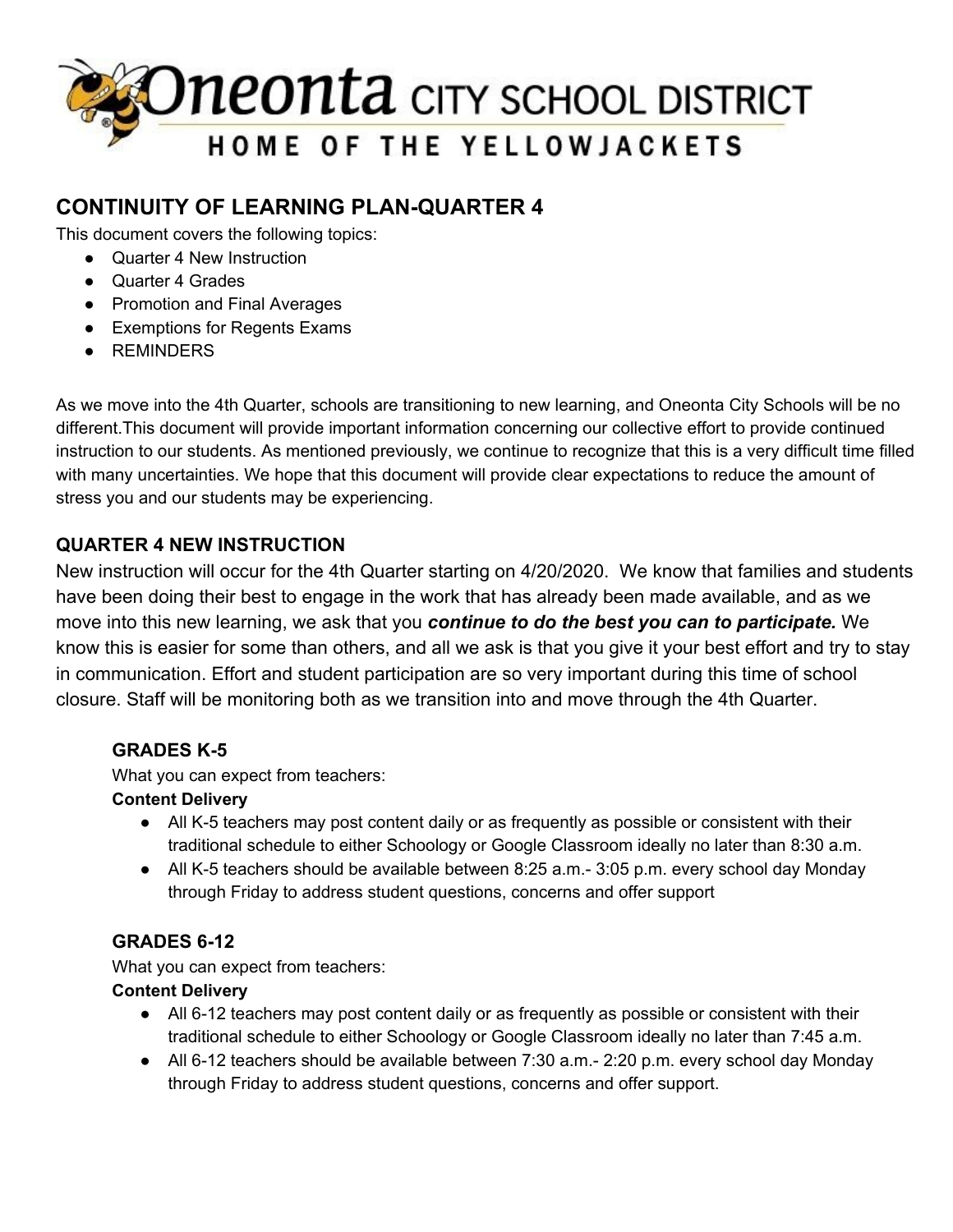

### **OFFICE HOURS**

● Many of our teachers will be reaching out to students regarding scheduled "Office Hours" - these are times in which students can get help during that specific time. However, teachers will still be available for assistance throughout the scheduled school day.

### **Special Education Teachers K-12**

- Special education teachers will continue to:
	- Support students on their assigned caseload.
	- Collaborate with their colleagues to increase opportunities for success.

### **Specialists (OT, PT, Speech..)**

● Specialists and interventionists will structure communication plans to work with students and families. Weekly contact will be attempted and documented for all students and three (3) unsuccessful attempts to reach a student and/or family will be reported to the building Principal or designee. Progress reports will be completed at the same time as report cards.

### **Teaching Assistants**

- Serve as a resource for students and teachers.
- Provide feedback and support concerning instruction.
- When appropriate, attend and participate in the eLearning environment.
- Conduct check-ins with assigned students and act as a resource to share needs.

### **QUARTER 4 GRADES**

### **Grades K-5** .

Progress of student participation and effort during the 4th quarter will be reported through a narrative on report cards by your child's classroom teacher.

### **Grades 6-12**

Numerical grades will not be awarded on the 4th quarter report card. Students will earn a P (pass) or an F (fail) which will be based on their effort and participation as well as performance on assessments and assignments. Pass/fail determination will be based on a configuration wherein student engagement: effort and participation will count more heavily and student performance: assessments and assignments will count less heavily to more accurately reflect the challenging nature and inherent limitation of this new home-based, distance learning instructional environment.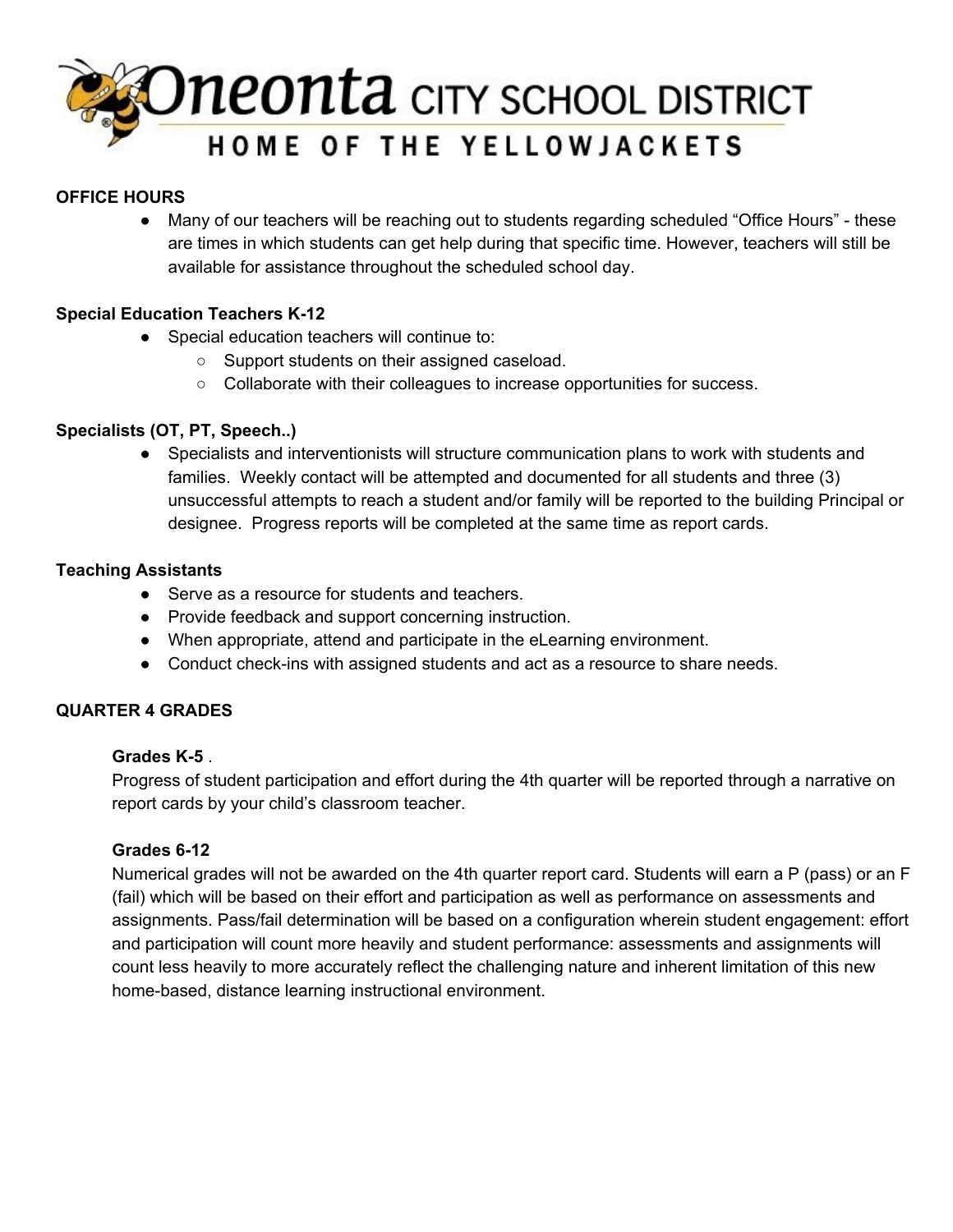

### **PROMOTION & FINAL AVERAGES FOR THE YEAR**

### **Grades K-5**

Teachers will determine whether a student is promoted to or placed in the next grade level based on their progress through our initial date of closure (3/12/2020). If a student is to be retained, the teacher must discuss this with the Building Principal and parents prior to 6/10/20.

### **Grades 6-12**

**Student Transcripts:** We will modify student transcripts to provide adequate context about the disruption caused by COVID-19 and the resulting change in grading for the period after March 12, 2020.

**GPA:** Student's final GPA will include grades earned through March 12, 2020.

\*\* While Quarter 4 will have no impact on a student's overall GPA, it may be taken into consideration when *determining whether or not a student passes or fails a course.* \*\*

### **EXEMPTION FOR REGENTS EXAMS**

Students in grades 8-12 will be exempted from specific Regents examination requirements for graduation under these circumstances:

1) If a student was enrolled in a course leading to a Regents exam and was passing for the year at the end of the 3rd Quarter, they will be exempted from that Regents exam.

2) If a student was enrolled in a course leading to a Regents exam and was failing for the year at the end of the 3rd Quarter AND has a P grade for the 4th Quarter, they will be exempted from that Regents exam.

3) If a student was preparing to retake a Regents exam that they had previously failed in June, 2019; August, 2019; or January, 2020 they will be exempted from that Regents exam.

### **REMINDERS**

### **TECHNOLOGY ISSUES/CONCERNS**

Students should report any other issues or concerns involving technology to their child's Library Media Specialist via their District email:

● Mrs. Stalder - High School [mstalder@oneontacsd.org](mailto:mstalder@oneontacsd.org)

● Mrs. Forbes - Middle School [sforbes@oneontacsd.org](mailto:sforbes@oneontacsd.org)

● Mrs. Ewing - Greater Plains [jewing@oneontacsd.org](mailto:jewing@oneontacsd.org)

● Mrs. Hamilton - Riverside [dhamilton@oneontacd.org](mailto:dhamilton@oneontacd.org)

- 
- 
- Mr. Parmerter Valleyview [mparmerter@oneontacsd.org](mailto:mparmerter@oneontacsd.org)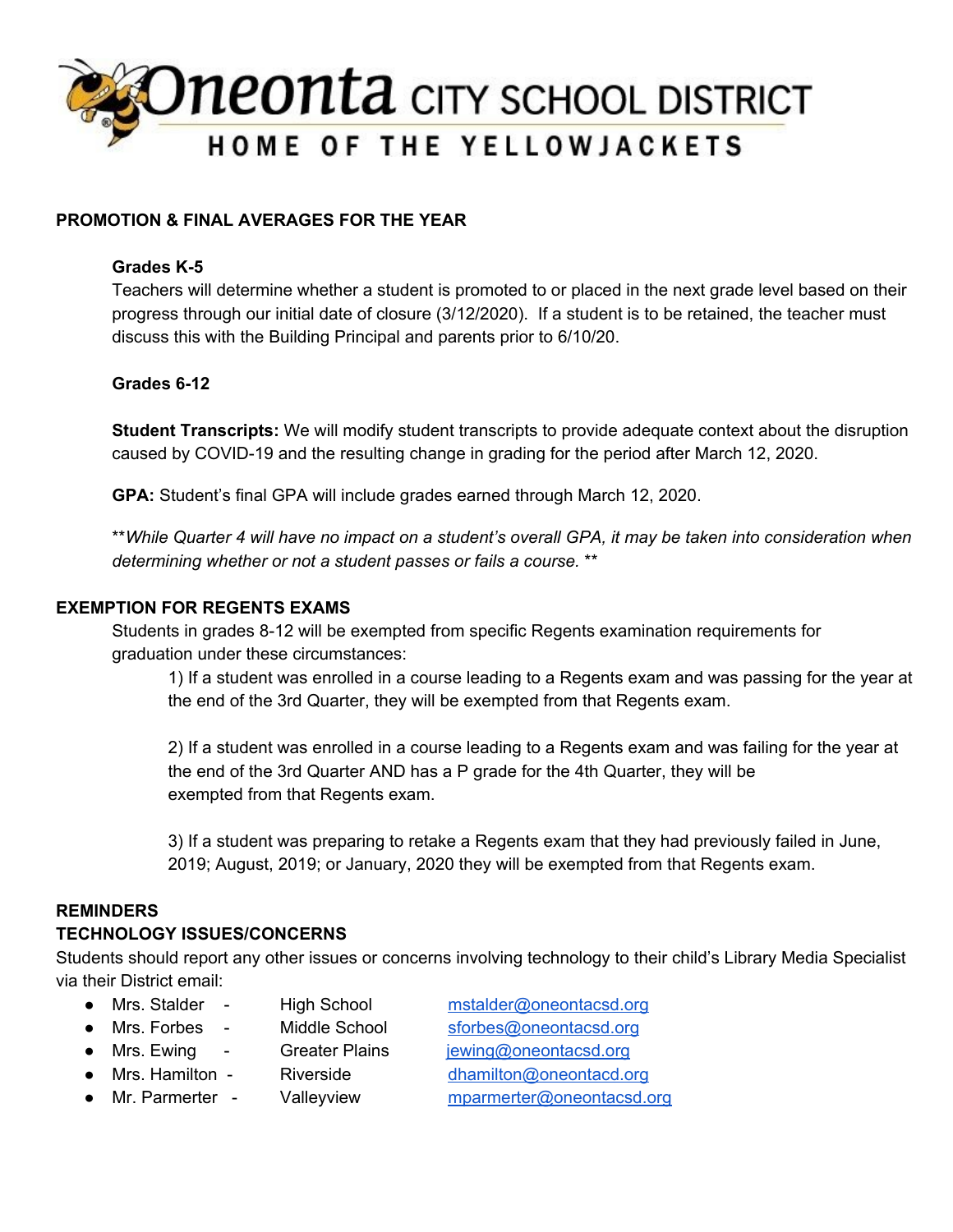# Oneonta CITY SCHOOL DISTRICT

**SCHOOL DISTRICT WEBSITE RESOURCES** can be found here and are updated regularly: <https://www.oneontacsd.org/CoronavirusInformation.aspx>

**Elementary and Middle School Food Backpack Programs** will continue. If you are a family that is in need of food but are not currently enrolled in the program please contact your school's guidance counselor or principal.

● Breakfast and lunch program will continue to be offered.

### **Social and Emotional Needs**

Counseling staff will be available by phone and email during regular school hours for the extent of the school closing. Counselors will be checking their messages on a daily basis. If you have an emergency or are in crisis, please call 911.

| (607) 433-8243                           |                            |  |
|------------------------------------------|----------------------------|--|
|                                          |                            |  |
| ext. 2121                                | sgarcia@oneontacsd.org     |  |
| ext. 2122                                | kkaschak@oneontacsd.org    |  |
| ext. 2123                                | nichola@oneontacsd.org     |  |
|                                          |                            |  |
| ext. 2234                                | kszerszen@oneontacsd.org   |  |
|                                          |                            |  |
| ext. 2127                                | ffoster@oneontacsd.org     |  |
| (607) 433-8262                           |                            |  |
|                                          |                            |  |
| ext. 3435                                | rmason@oneontacsd.org      |  |
| ext. 3454                                | tscanlon@oneontacsd.org    |  |
|                                          |                            |  |
| ext. 3430                                | drutherford@oneontacsd.org |  |
| ext. 3430                                | Izimmerman@oneontacsd.org  |  |
| Greater Plains Elementary (607) 433-8272 |                            |  |
|                                          |                            |  |
| ext. 4403                                | sherger@oneontacsd.org     |  |
|                                          |                            |  |
| ext. 4406                                | drutherford@oneontacsd.org |  |
|                                          |                            |  |